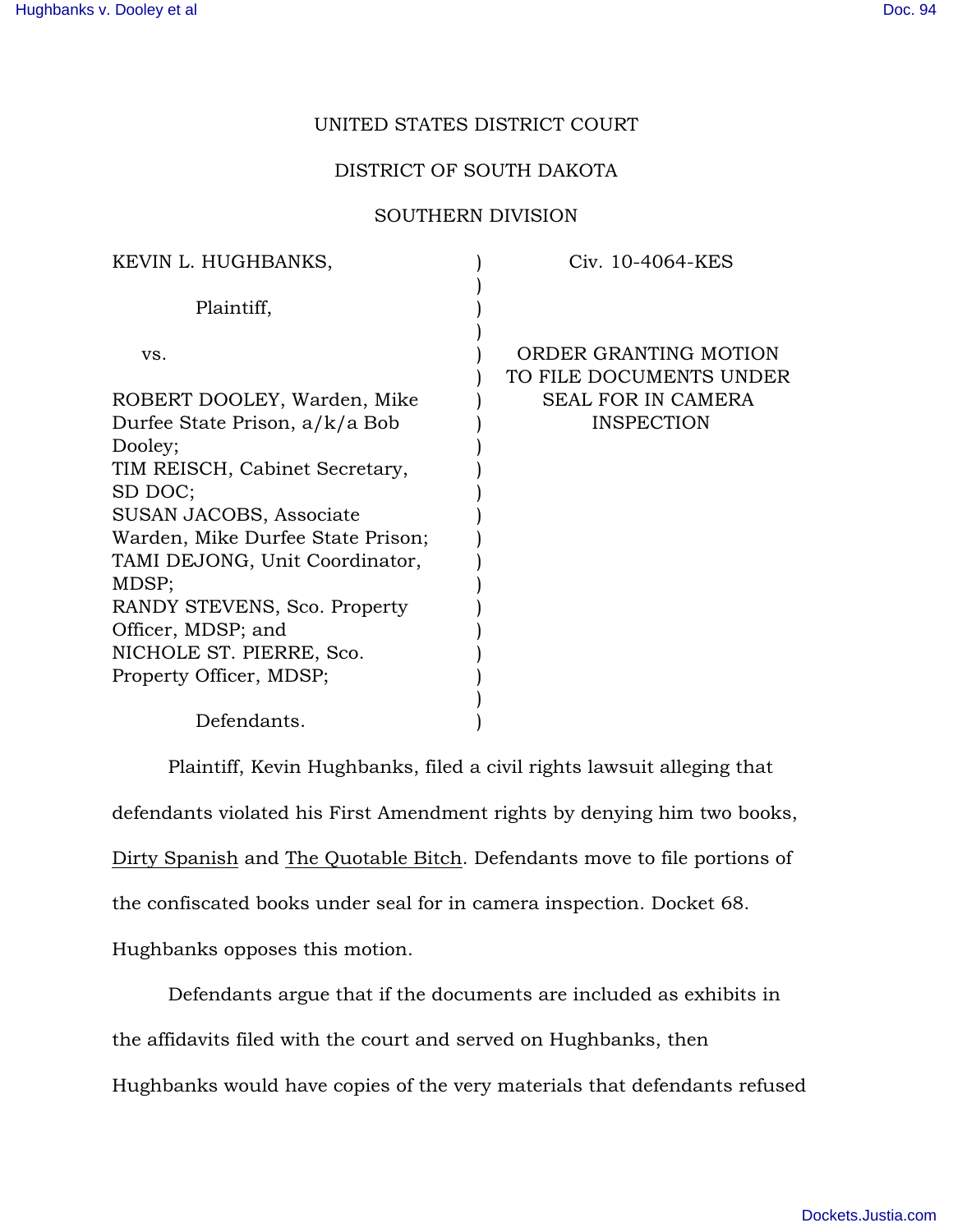to provide him due to prison policy. Hughbanks asserts that he will not be able to effectively resist defendants' motion for summary judgment or argue that the banned materials are not sexually explicit if defendants are permitted to file them under seal for in camera review. Docket 72. Hughbanks states "for the plaintiff to adequately observe his Fourteenth Amendment right to Due Process without an attorney representing him, he must be able to view the evidence."  $Id$ . Defendants respond that they have provided a summary and even quoted some of the prohibited material submitted for in camera review, thereby giving Hughbanks sufficient information to respond to their motion for summary judgment.

A similar issue arose in *Lindell v. McCaughtry*, No. 01-C-209-C, 2003 U.S. Dist. LEXIS 24576 (W.D. Wis. Oct. 7, 2003). In *Lindell*, a prison inmate sued the warden of a maximum security prison for denying him an issue of

 $1$ In support of this argument, Hughbanks quotes *Cofone v. Manson*, 409 F. Supp. 1033, 1041 (D. Conn. 1976). "Since the prisoner will not have even seen the offending issue, he cannot be expected to marshal arguments in favor of its admission without the assistance of someone familiar with the material." *Id.* But *Cofone* did not deal with the issue of whether an inmate is entitled to utilize the discovery process to receive materials prison officials have deemed violate an institution's policies. *Cofone* was a challenge to a particular prison's process for appealing the denial of a publication; the process in question required an inmate to submit several issues of the publication to have it preapproved before it was admitted into the institution. *Cofone* applied the more stringent test from *Procunier v. Martinez*, 416 U.S. 396 (1974), not the more deferential reasonableness test that the Supreme Court held should be applied with respect to prisons. *See Turner v. Safley,* 482 U.S. 78 (1987). Thus, *Cofone* does not apply.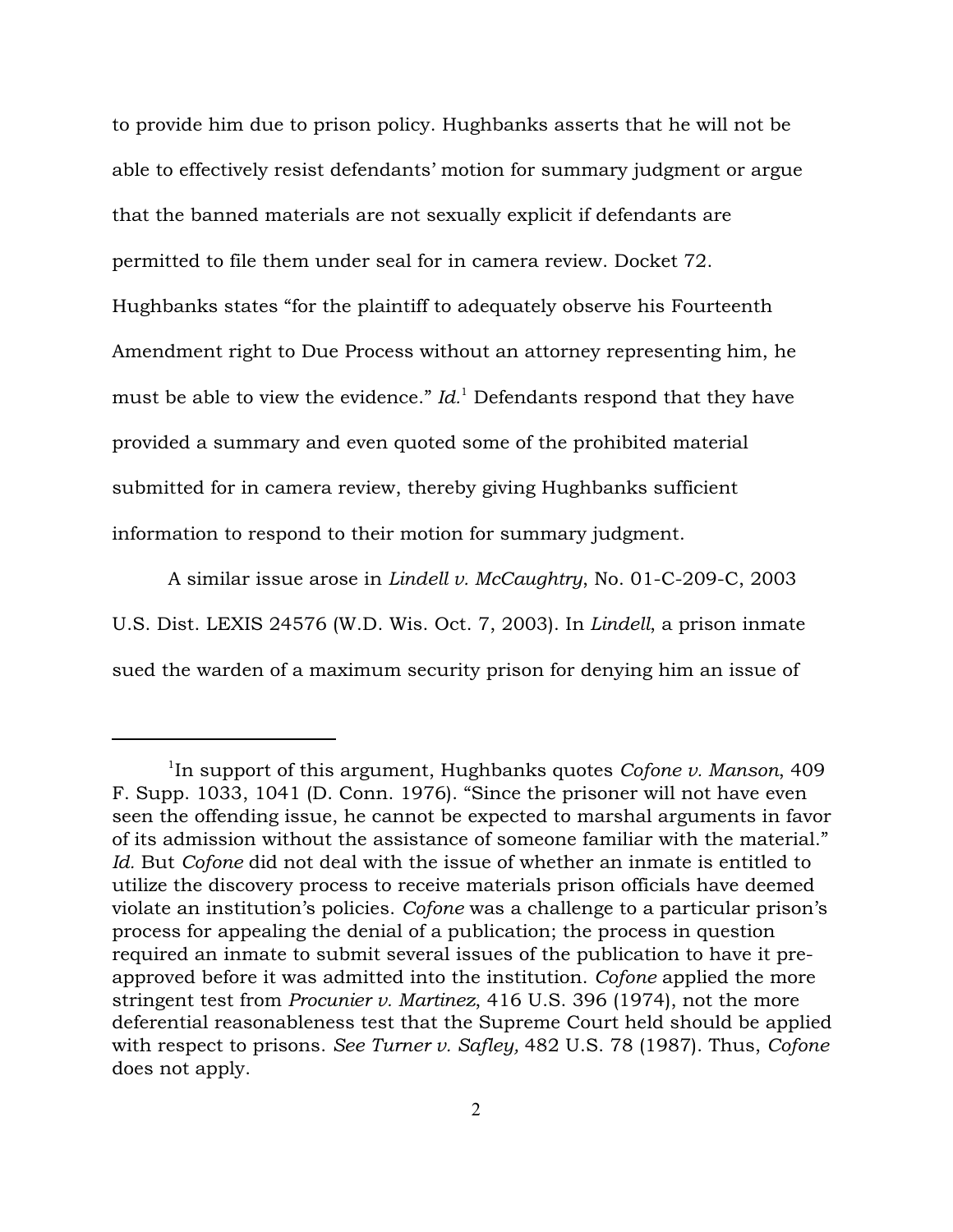*Pagan Revival*, a magazine that the warden found advocated racial hatred and presented a danger to institutional security. *Id.* at \*2. During the litigation, the warden submitted the rejected issue to the court for in camera review. *Id.* at \*18. The court reasoned that "allowing plaintiff to obtain through litigation the publication that the institution has determined to pose a threat to institutional security would render the institution's review system superfluous and would encourage inmates to file lawsuits as a way to circumvent the institution's security procedures." *Id.* While the inmate would not be able to "oppose defendant's motion as effectively as he would like," an in camera review did not unduly prejudice the inmate because the defendants summarized the offending material accurately and provided specific examples of language that resulted in the warden banning the publication. *Id.* The Seventh Circuit Court of Appeals affirmed, noting that the liberal policy behind the discovery rules did not mean that the inmate had an absolute right to everything relevant to his case. *Lindell v. McCaughtry*, 115 Fed. App'x 872, 876 (7th Cir. 2004), *cert. denied* 543 U.S. 1171 (2005).

Defendants have provided Hughbanks with a summary of the denied materials and specific quotations that led defendants to conclude that the material was sexually explicit and detrimental to his rehabilitation as a sex offender. Thus, while Hughbanks may not be able to view the books he was

3